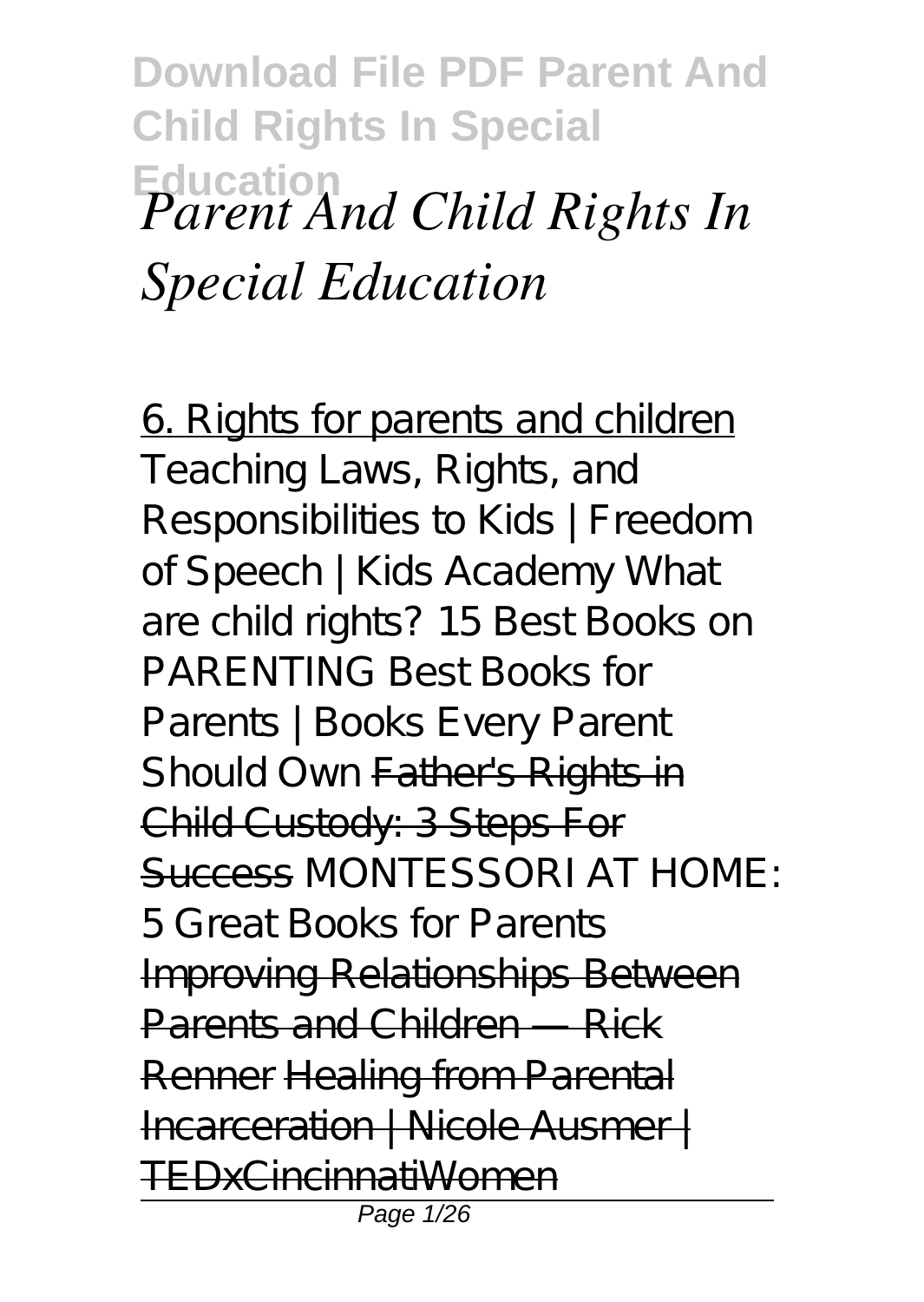**Download File PDF Parent And Child Rights In Special Education** Michael Pearl's Guide to Abusing Children: A Book Review How To Win Child Custody Why Most Parenting Advice is Wrong | Yuko Munakata | TEDxCU Reasons A Parent Can Lose CustodyWhat Is A Step Parent's Role? Top 5 Parenting Books *When Your Narcissistic Parent Dies | Expect the Unexpected!* Send Mail to Your Child - Sticker Book Idea | Tips for Single Parents and Coparenting *Rights of the Child Segment 1 - What are Childrens Rights Missing Adventures: Diversity and Children's Literature | Brynn Welch | TEDxEHC* **Rights of the child Segment 2 – The Right to Non Discrimination** *Parent And Child Rights In*

Page 2/26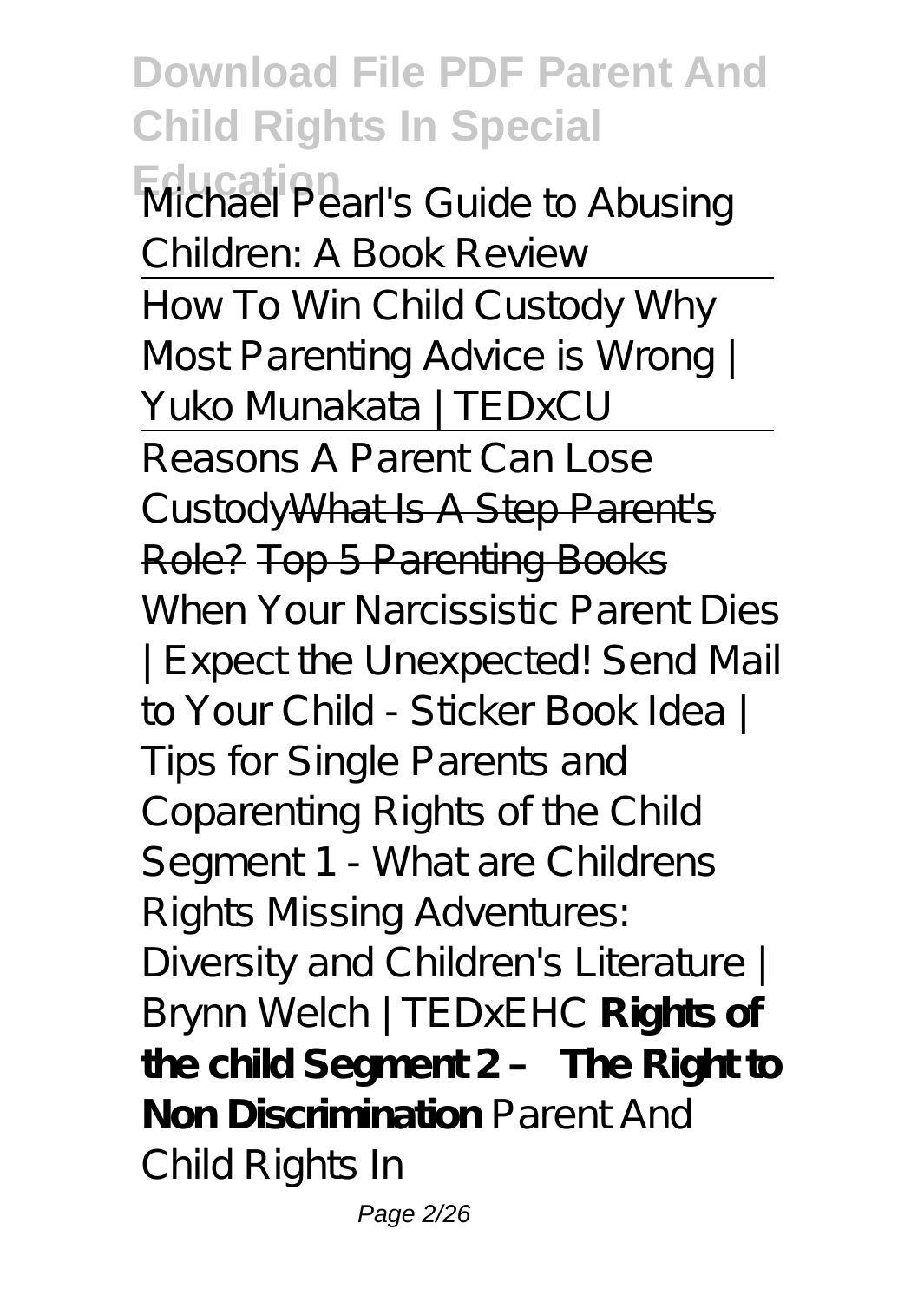**Download File PDF Parent And Child Rights In Special Education** All mothers and most fathers have legal rights and responsibilities as a parent - known as 'parental responsibility'. If you have parental responsibility, your most important roles are to: provide...

*Parental rights and responsibilities - GOV.UK*

A mother automatically has parental responsibility for her child from birth. A father usually has parental responsibility if he's either: married to the child's mother listed on the birth...

*Parental rights and responsibilities: Who has parental ...*

You may, however, allow the parent to exercise the child's rights on their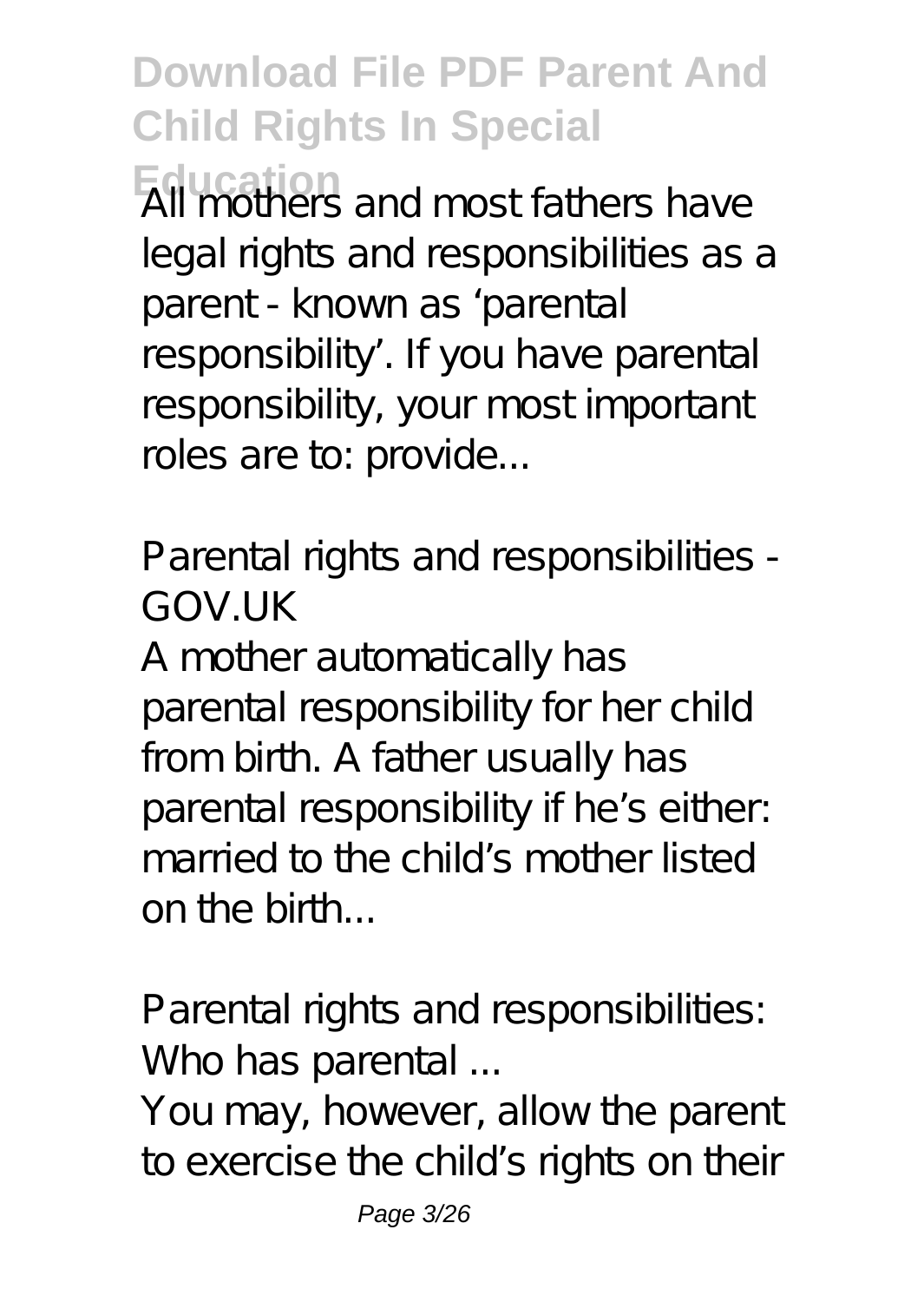**Education** behalf if the child authorises this, or again if it is evident that this is in the best interests of the child. What matters is whether the child is able to understand and deal with the implications of exercising their rights.

*What rights do children have? | ICO* Family and children's rights Definition of Family. A family is a community of people united by kinship ties, found in all human societies. It is... Rights and responsibilities of parents. Parents are the first to have the power to act on behalf of the child and ensure... Establishing the residence

...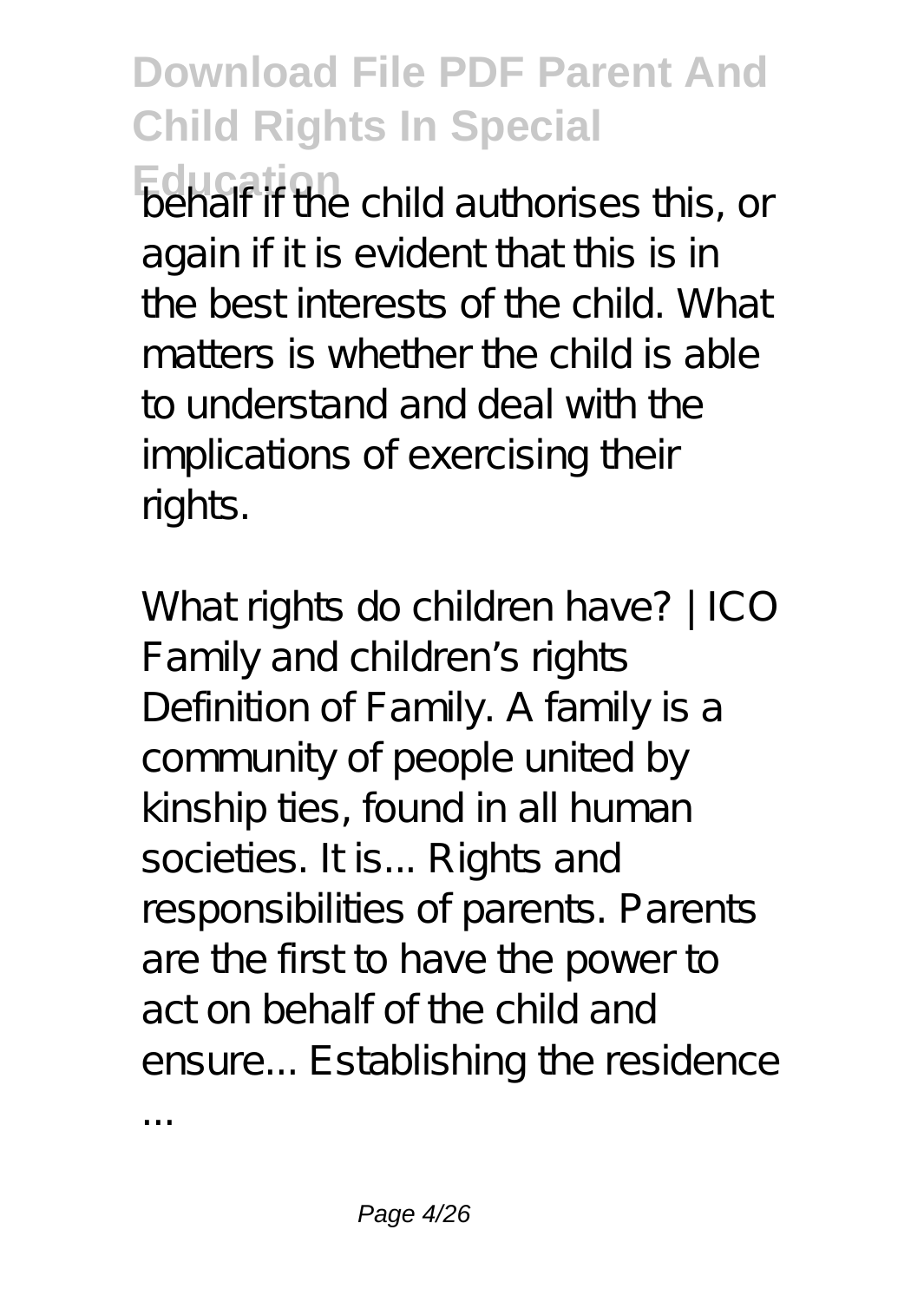**Download File PDF Parent And Child Rights In Special Education** *Family and children's rights - Humanium*

Parental Rights & Child Abuse Prevention. The Parental Rights Foundation is grateful for those professionals and organizations who work to prevent child abuse and neglect. With them, we believe no one has a right to abuse or neglect a child. Yet we would also caution that the system designed to prevent abuse and neglect can sometimes become the worst offender.

*Parental Rights & Child Abuse Prevention - Parental Rights ...* The parents have every right to keep custody of their child unless it is not in the child's best interest.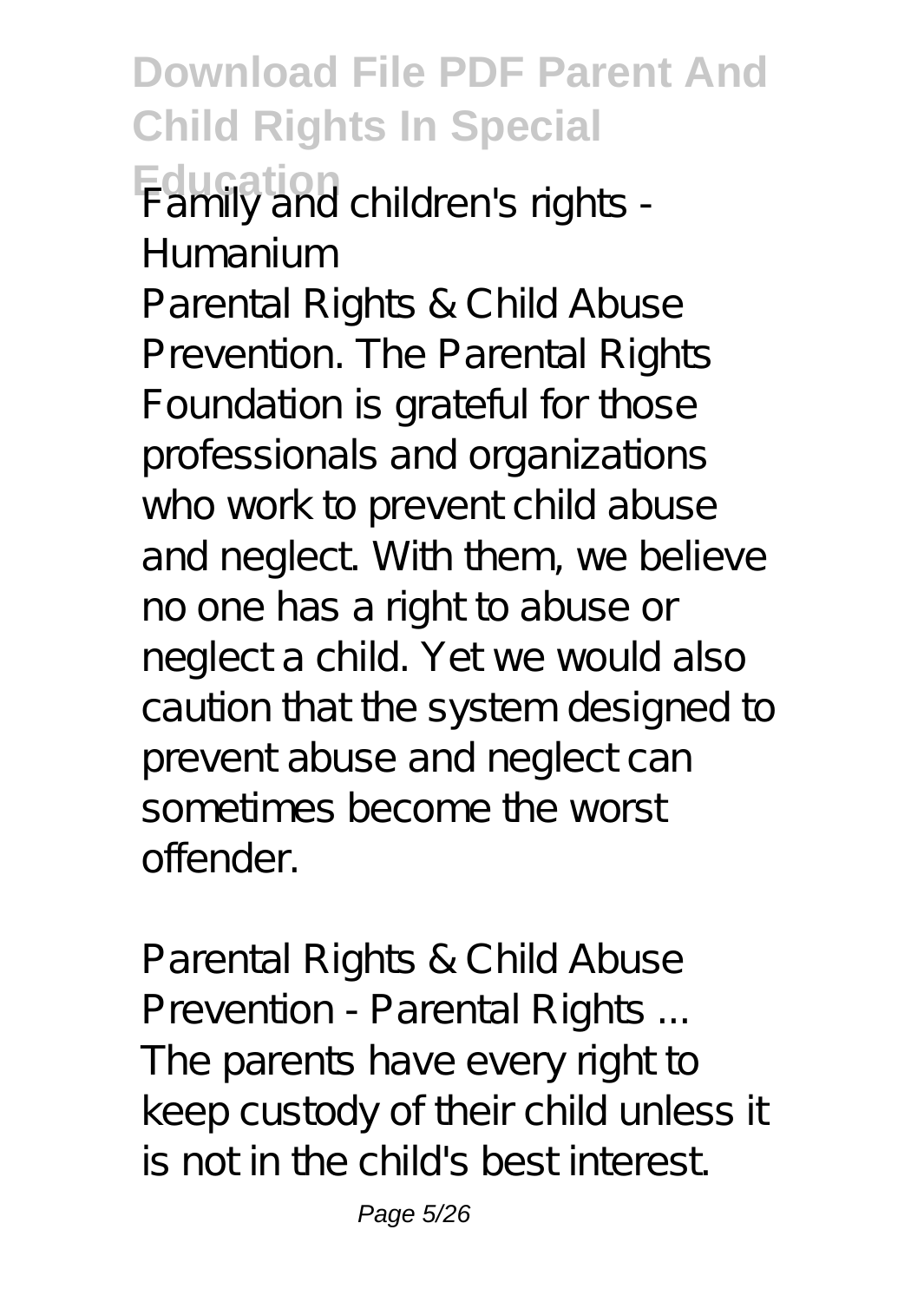## **Download File PDF Parent And Child Rights In Special The goal is for social services to** return the child to her family instead of keeping her in the foster system.

*Parental rights in child abuse* If you're a working parent who has been matched with a child for adoption or if you have had a child placed with you for adoption, you may be entitled to adoption leave. You need to be an employee, and you may need to give your employer proof of the adoption.

### *Parental rights at work - Citizens Advice*

When the child does not have any parents, another adult will have this responsibility and they are called a "guardian". Parents and guardians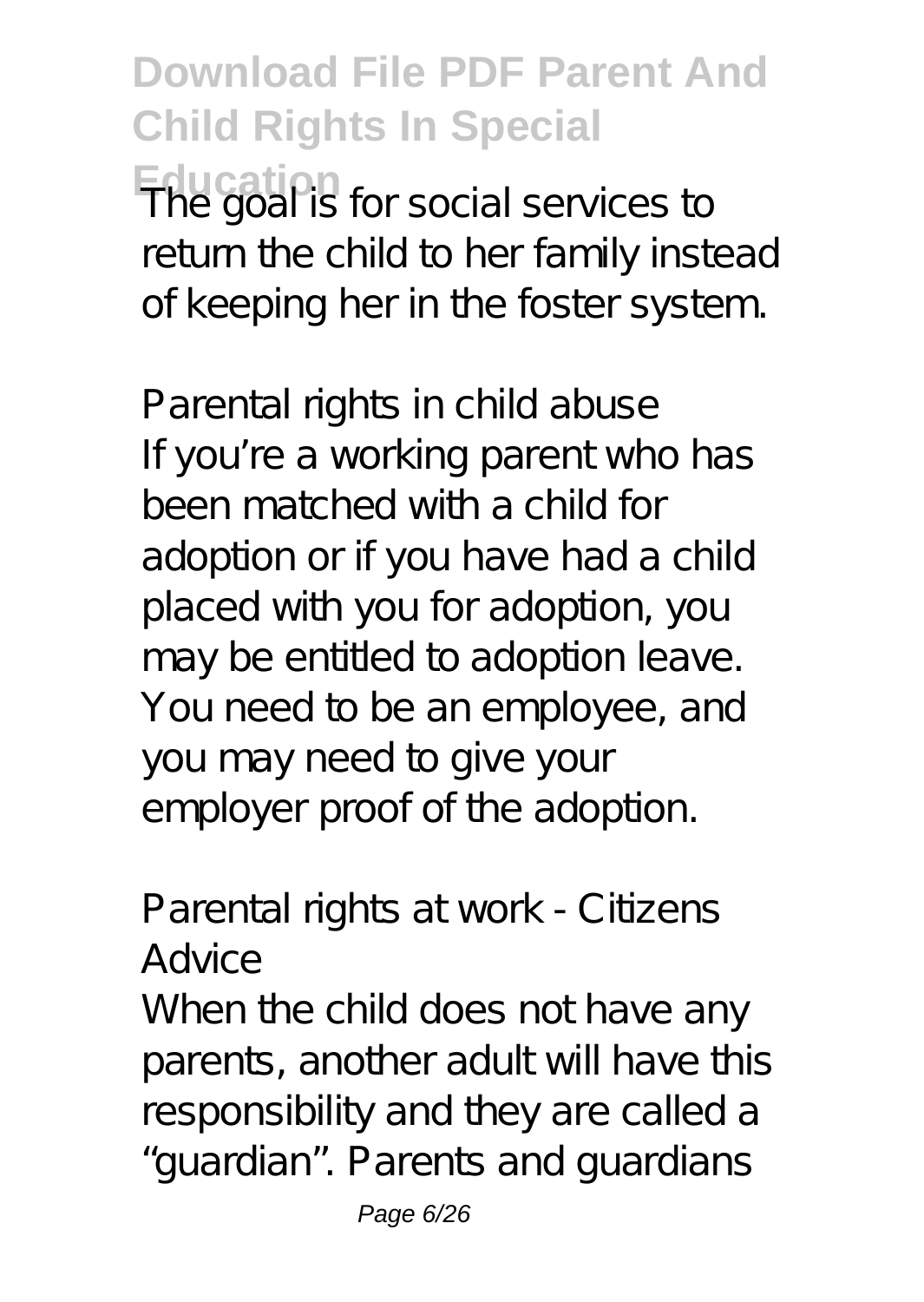**Education** should always consider what is best for that child. Governments should help them. Where a child has both parents, both of them should be responsible for bringing up the child. 19. Protection from violence

*The Convention on the Rights of the Child: The children's ...*

The Government must make sure that all children have the rights in the Convention, regardless of their race, their parent's race, colour, sex, language, religion, political or other opinion, national, ethnic or social origin, property, disability, birth or other status (article 2).

*What are children's rights? – lawstuff.org.uk*

Page 7/26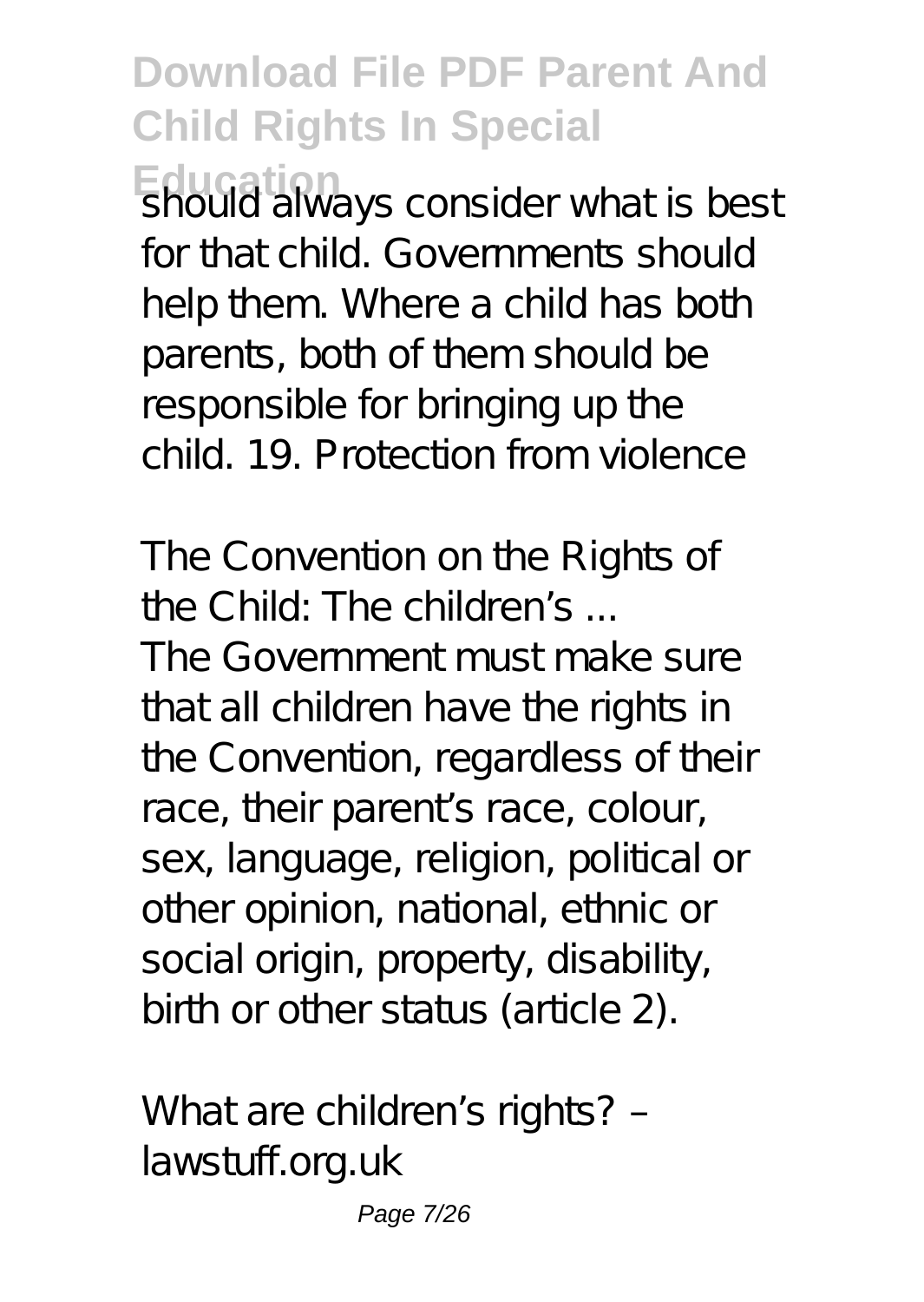**Education** The United Nations Convention on the Rights of the Child, or UNCRC, is the basis of all of Unicef's work. It is the most complete statement of children's rights ever produced and is the most widely-ratified international human rights treaty in history. Read the full convention (pdf) Read a summary of the UNCRC (pdf)

*UN Convention on the Rights of the Child (UNCRC) - Unicef UK* Parental rights typically include the right to: Assume legal and physical custody of a child or children; Possess certain rights concerning visitation and contact with a child or children; Make decisions regarding fundamental matters for a child or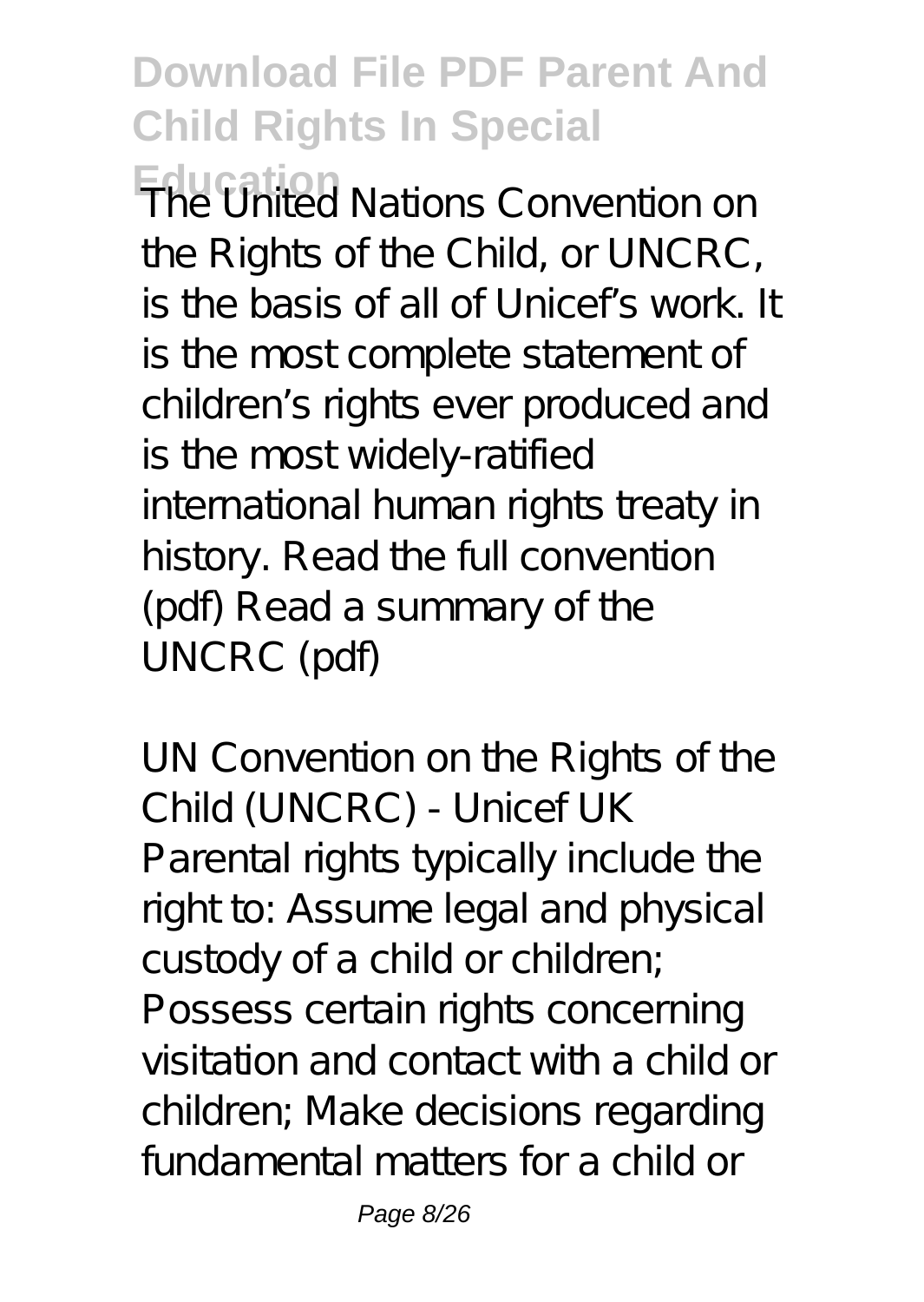**Download File PDF Parent And Child Rights In Special Education** children, such as. Education; Religion; and. Medical treatments.

*Parental Rights | LegalMatch* Definitions of a child. The United Nations Convention on the Rights of the Child (UNCRC) defines a child as everyone under 18 unless, "under the law applicable to the child, majority is attained earlier".. England. In England a child is defined as anyone who has not yet reached their 18th birthday. Child protection guidance points out that even if a child has reached 16 years of age and is:

*Children and the law | NSPCC Learning* Parents 'rights' when they argue Page 9/26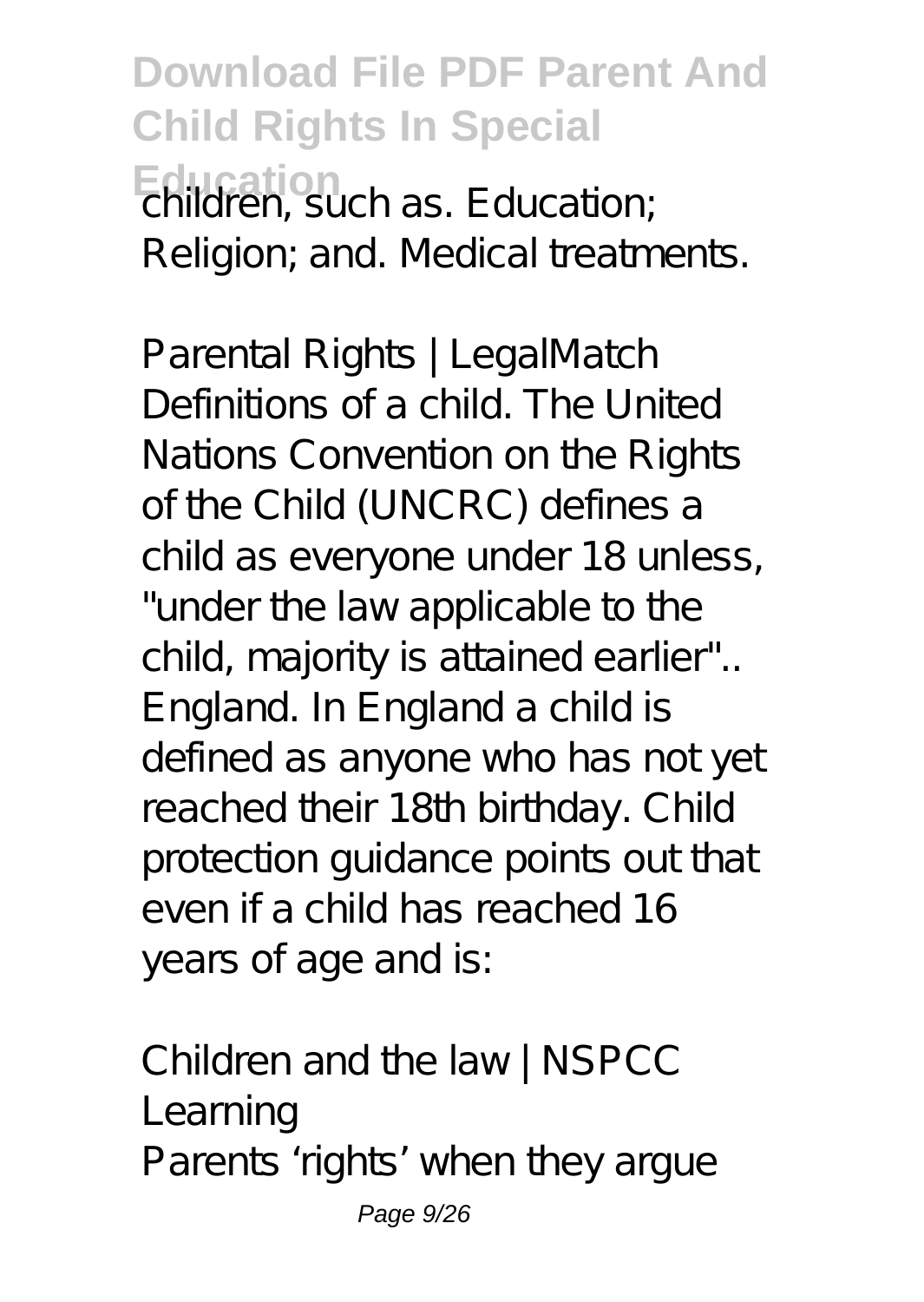**Education** between themselves about what is best for their child, are utterly subsumed into the idea of the 'welfare of the child'. This principle was firmly and clearly restated by the Supreme Court in B (A Child) UKSC. See the judgment of Lord Kerr at para 37 :

### *parents rights | Child Protection Resource*

Children's rights includes their right to association with both parents, human identity as well as the basic needs for physical protection, food, universal state-paid education, health care, and criminal laws appropriate for the age and development of the child, equal protection of the child's civil rights,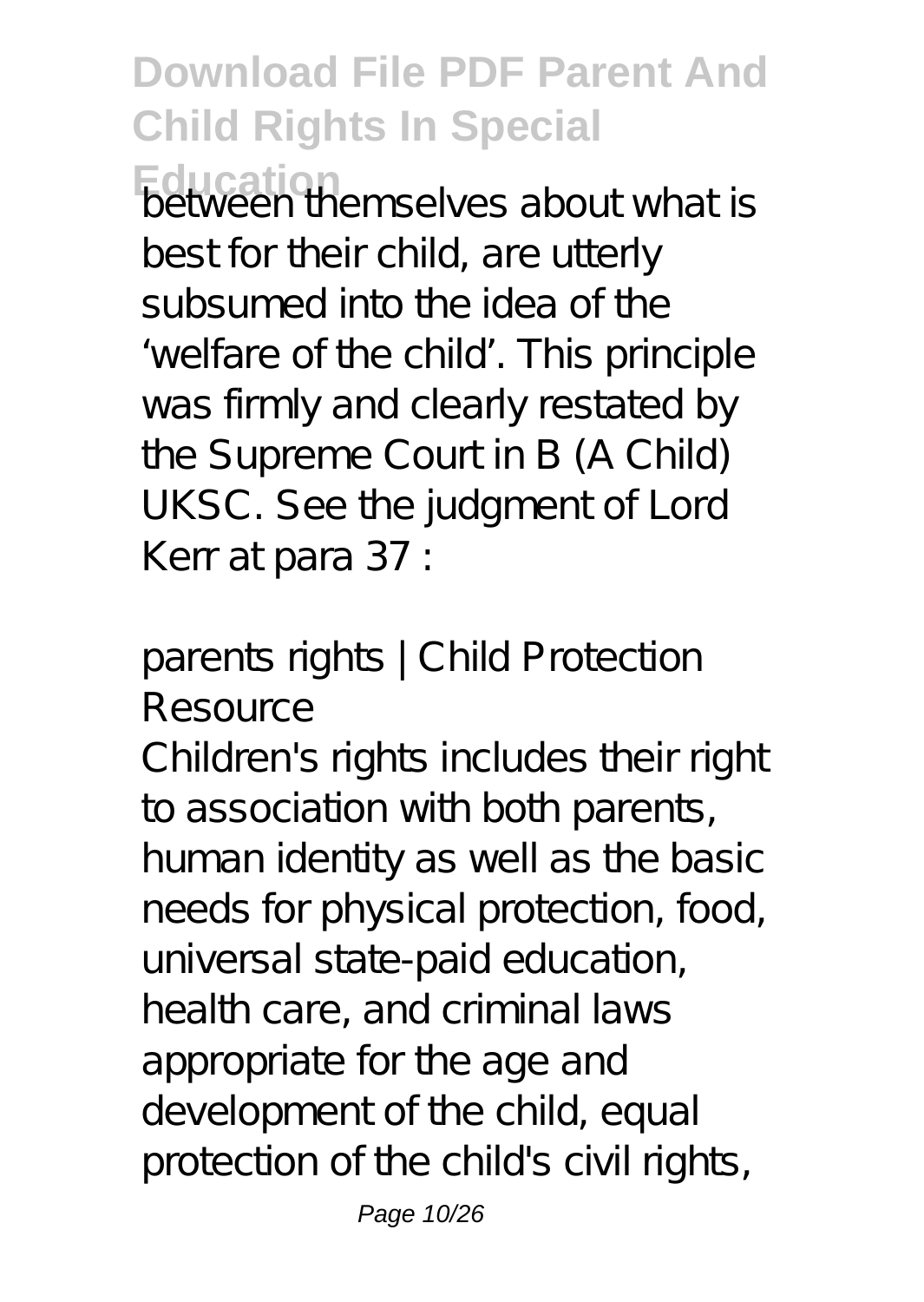**Education** and freedom from discrimination on the basis of the child's race, gender, sexual orientation, gender identity, national origin, religion, disability, color, ethnicity, or other ...

*Children's rights - Wikipedia* The Convention on the Rights of the Child is adopted by the United Nations General Assembly and widely acclaimed as a landmark achievement for human rights, recognizing the roles of children as social, economic, political, civil and cultural actors.

*History of child rights | UNICEF* Each state has its own laws governing parental rights and responsibilities, but generally,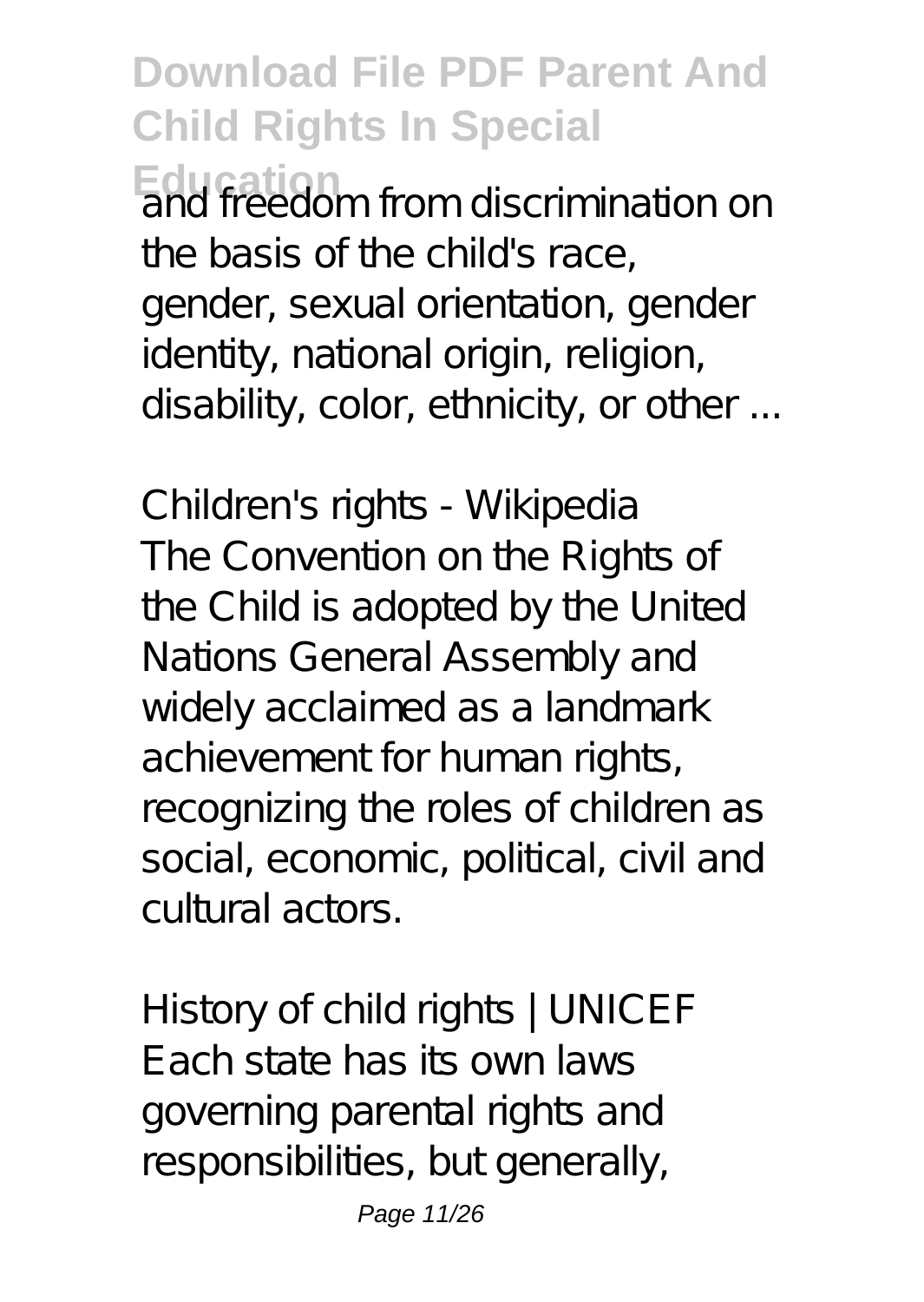**Education** parents are the individuals that have legal custody of a child. A child can't have more than two legal parents at a time. For example, the parents of an adopted child are the child's legal custodians, although they aren't the biological parents.

### *Parents Rights and Responsibilities | Lawyers.com*

Parents' rights Families have the primary responsibility for the upbringing, protection and development of their children. For the most part, the law allows parents to bring up their children according to their own values and beliefs.

*Parents' rights - Department of*

Page 12/26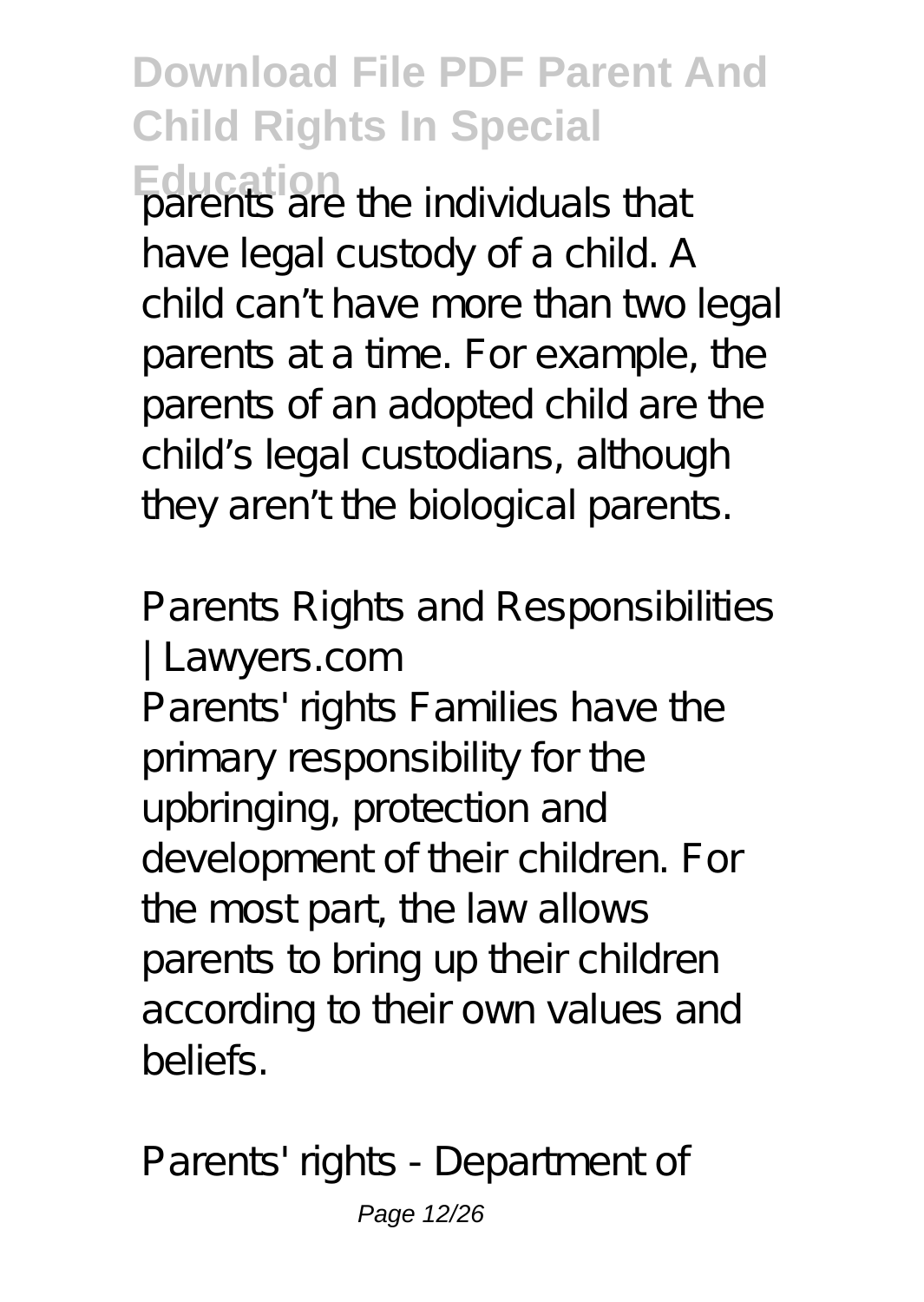**Education** *Child Safety, Youth and Women* The rights of parents and children are contained in article 3 of the Convention of the Rights of the Child (CRC) and article 24 (1) of the International Covenant on Civil and Political Rights (ICCPR)

*Rights of parents and children | Attorney-General's Department* A child is the issue or offspring of his parents. A posthumous child is one conceived prior to, and born after, the death of his father. Such a child has the same inheritance rights as a child born while his father is alive. A child is not entitled to full legal rights unless the child is born alive.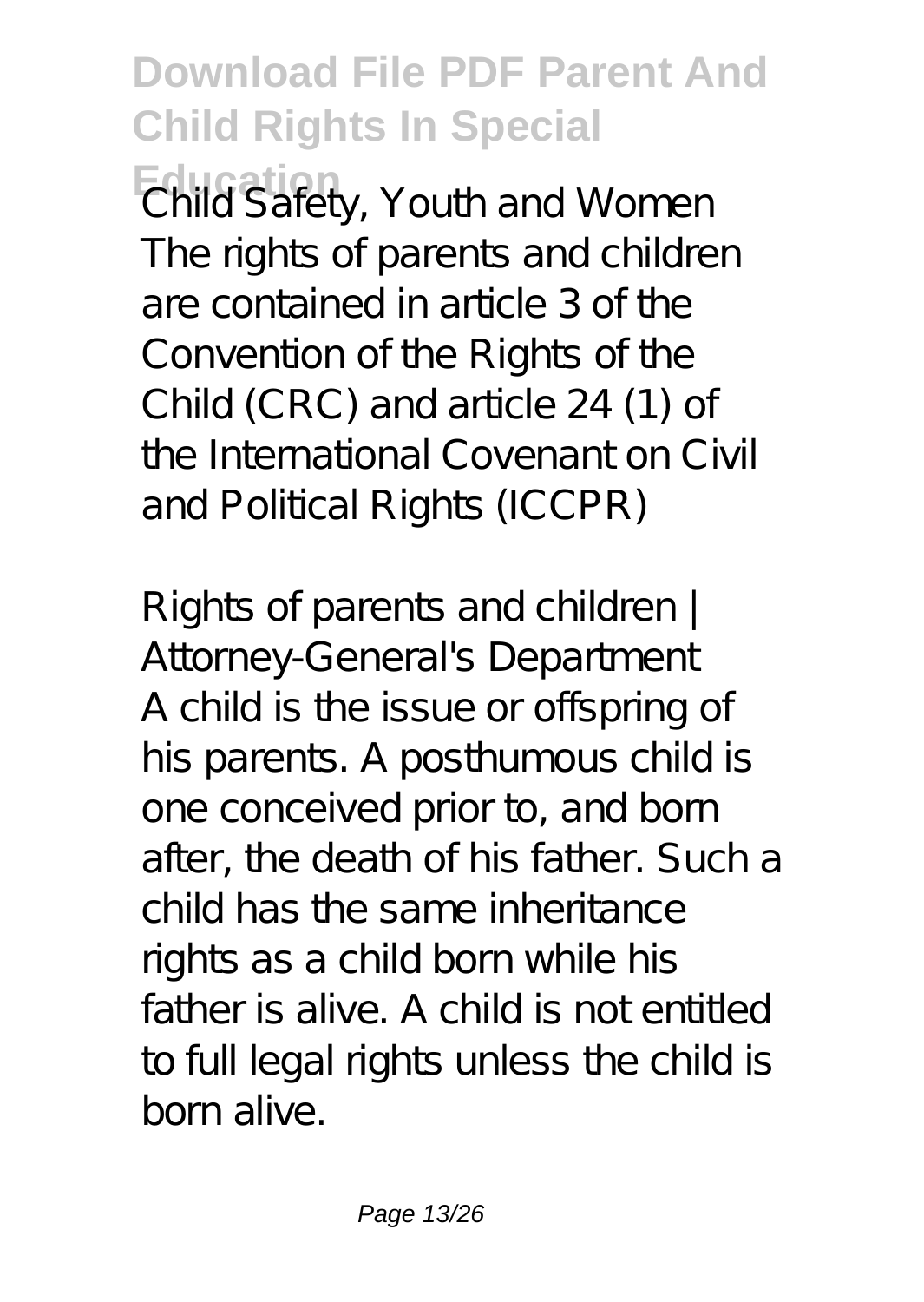6. Rights for parents and children *Teaching Laws, Rights, and Responsibilities to Kids | Freedom of Speech | Kids Academy What are child rights? 15 Best Books on PARENTING* Best Books for Parents | Books Every Parent Should Own Father's Rights in Child Custody: 3 Steps For Success *MONTESSORI AT HOME: 5 Great Books for Parents* Improving Relationships Between Parents and Children — Rick Renner Healing from Parental Incarceration | Nicole Ausmer | TEDxCincinnatiWomen Michael Pearl's Guide to Abusing

Children: A Book Review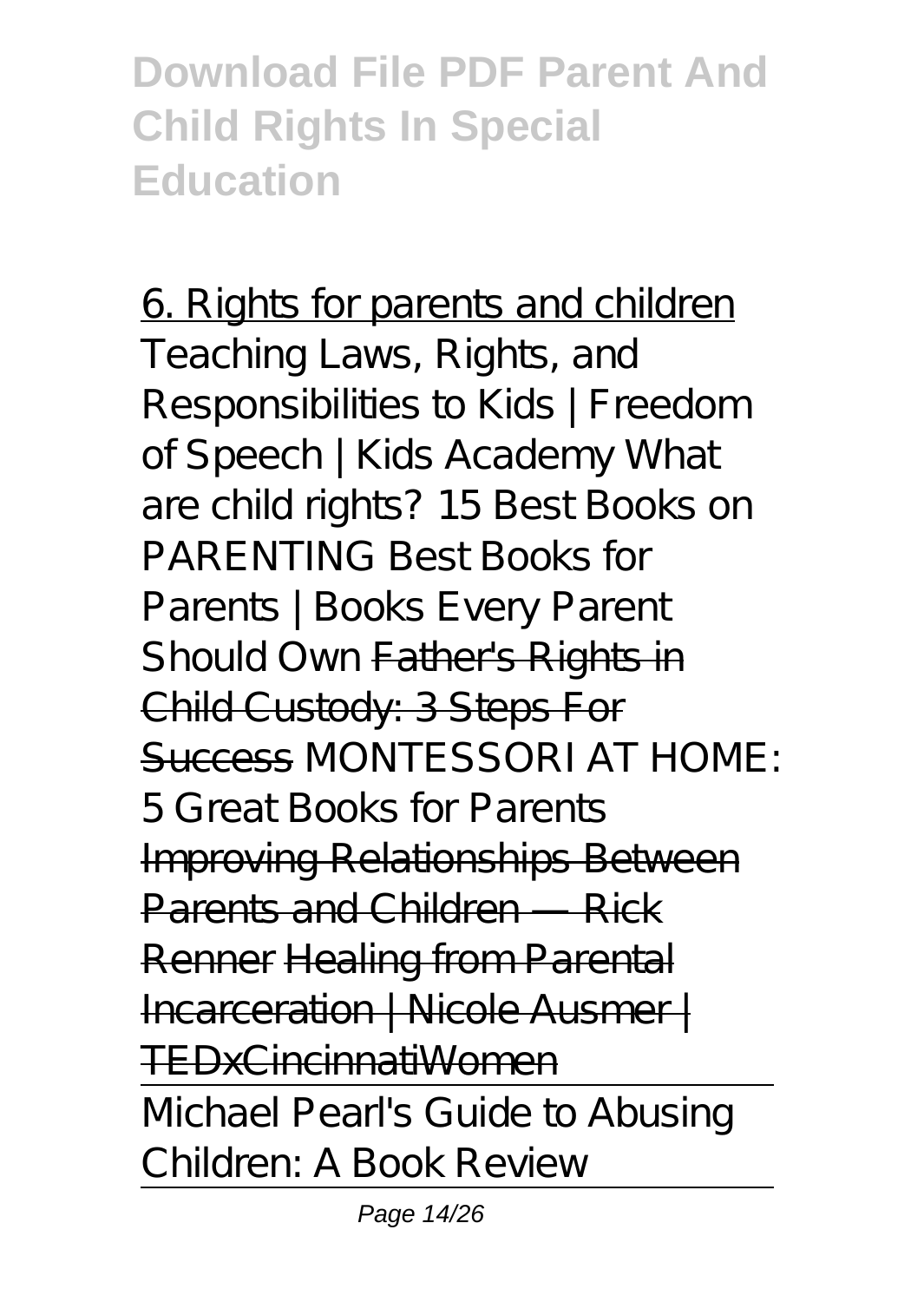**Download File PDF Parent And Child Rights In Special Education** How To Win Child Custody Why Most Parenting Advice is Wrong | Yuko Munakata | TEDxCU Reasons A Parent Can Lose CustodyWhat Is A Step Parent's Role? Top 5 Parenting Books *When Your Narcissistic Parent Dies | Expect the Unexpected!* Send Mail to Your Child - Sticker Book Idea | Tips for Single Parents and Coparenting *Rights of the Child Segment 1 - What are Childrens Rights Missing Adventures: Diversity and Children's Literature | Brynn Welch | TEDxEHC* **Rights of the child Segment 2 – The Right to Non Discrimination** *Parent And Child Rights In* All mothers and most fathers have

legal rights and responsibilities as a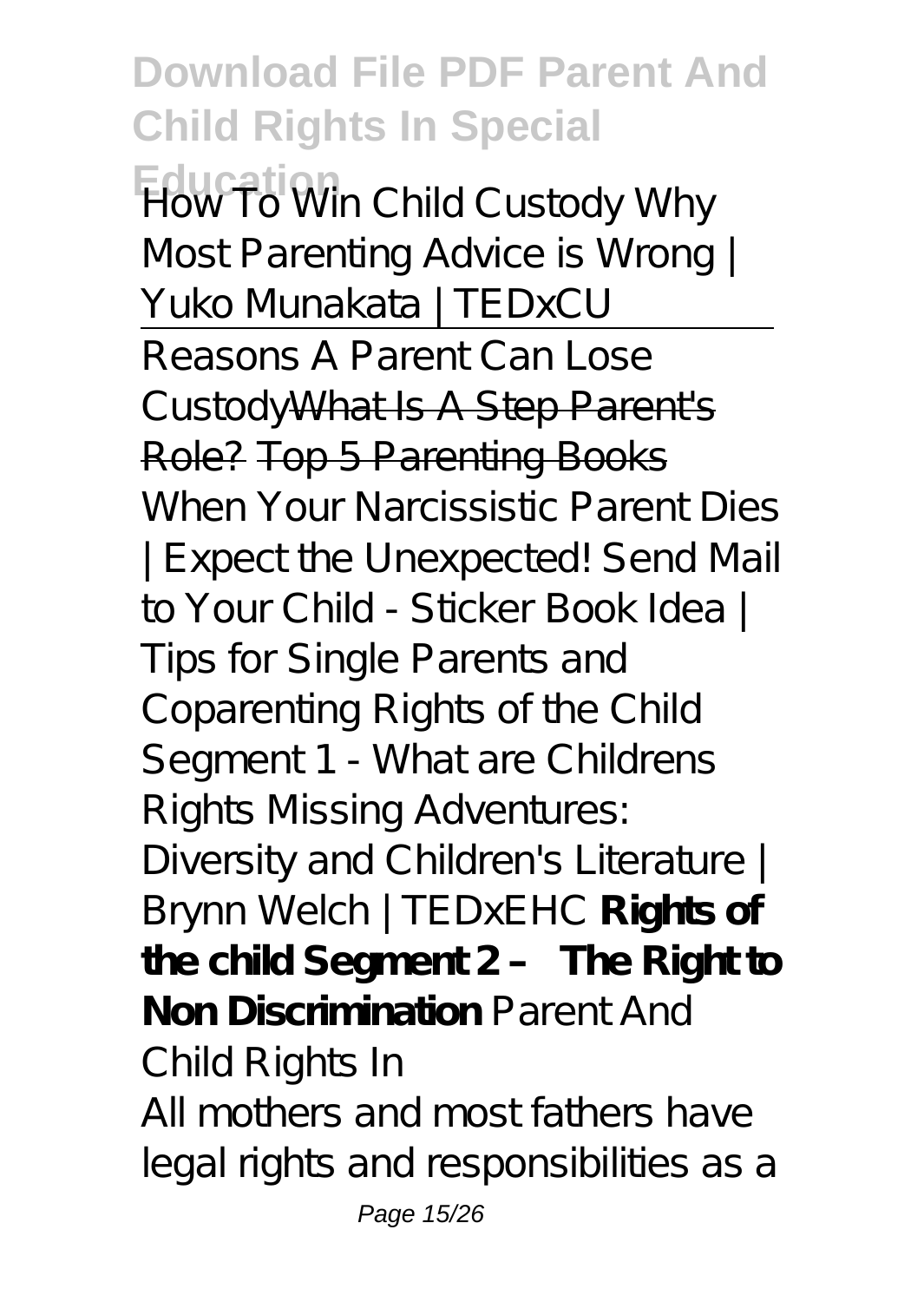**Download File PDF Parent And Child Rights In Special Education** as 'parental responsibility'. If you have parental responsibility, your most important roles are to: provide...

*Parental rights and responsibilities - GOV.UK*

A mother automatically has parental responsibility for her child from birth. A father usually has parental responsibility if he's either: married to the child's mother listed on the birth...

*Parental rights and responsibilities: Who has parental ...*

You may, however, allow the parent to exercise the child's rights on their behalf if the child authorises this, or again if it is evident that this is in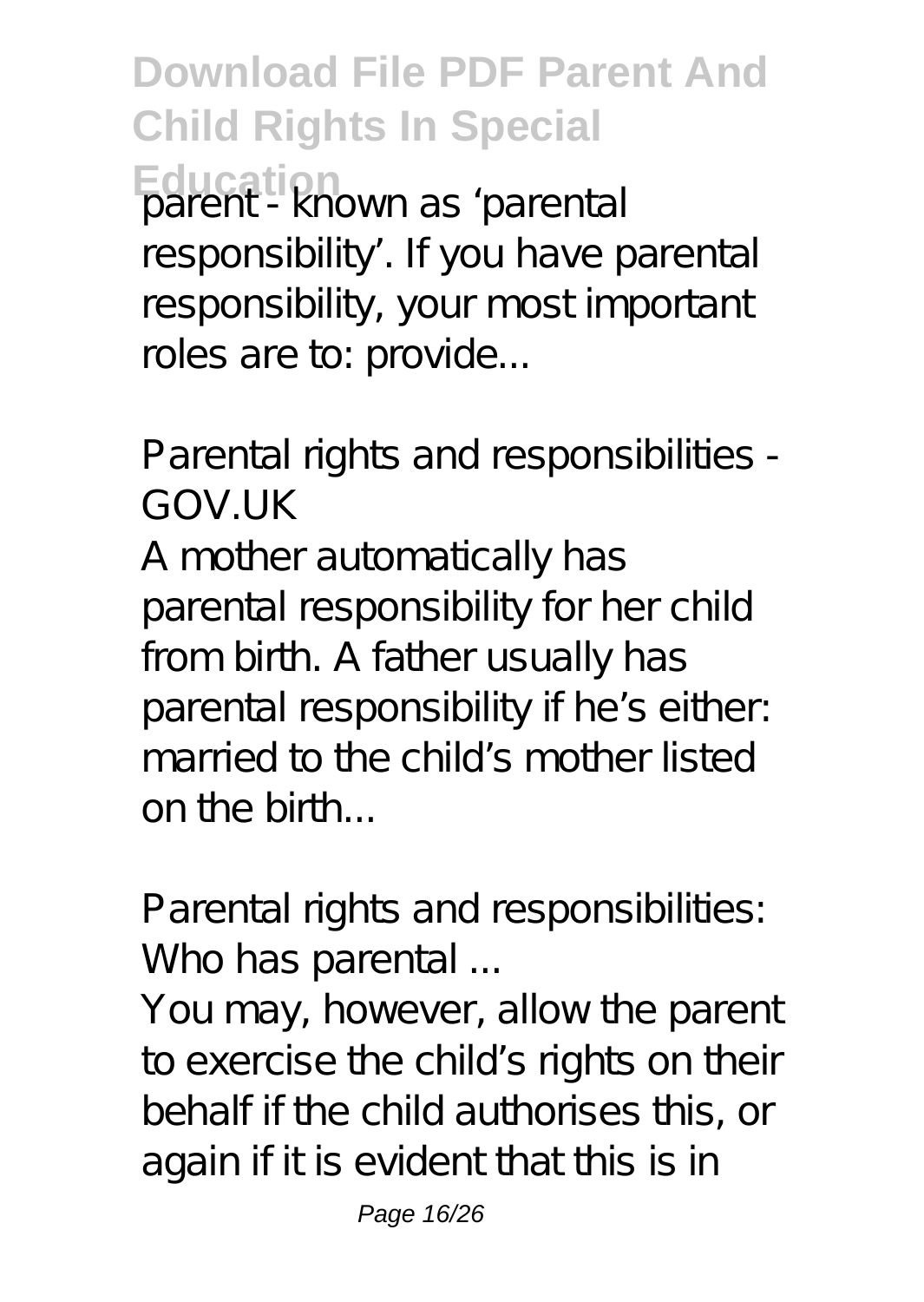**Download File PDF Parent And Child Rights In Special Education**<br>**The best interests of the child. What** matters is whether the child is able to understand and deal with the implications of exercising their rights.

*What rights do children have? | ICO* Family and children's rights Definition of Family. A family is a community of people united by kinship ties, found in all human societies. It is... Rights and responsibilities of parents. Parents are the first to have the power to act on behalf of the child and ensure... Establishing the residence ...

*Family and children's rights - Humanium*

Page 17/26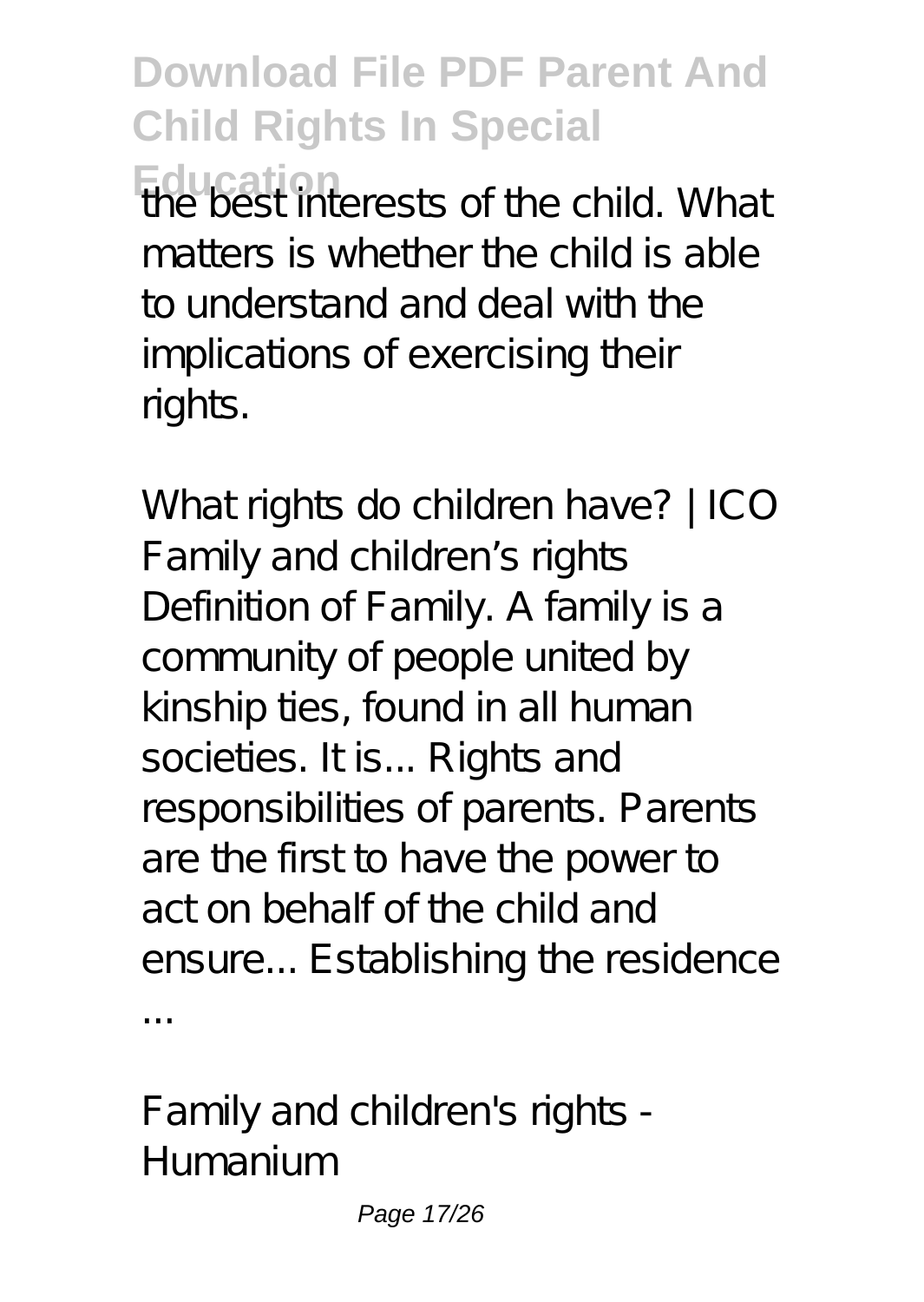**Education** Parental Rights & Child Abuse Prevention. The Parental Rights Foundation is grateful for those professionals and organizations who work to prevent child abuse and neglect. With them, we believe no one has a right to abuse or neglect a child. Yet we would also caution that the system designed to prevent abuse and neglect can sometimes become the worst offender.

*Parental Rights & Child Abuse Prevention - Parental Rights ...* The parents have every right to keep custody of their child unless it is not in the child's best interest. The goal is for social services to return the child to her family instead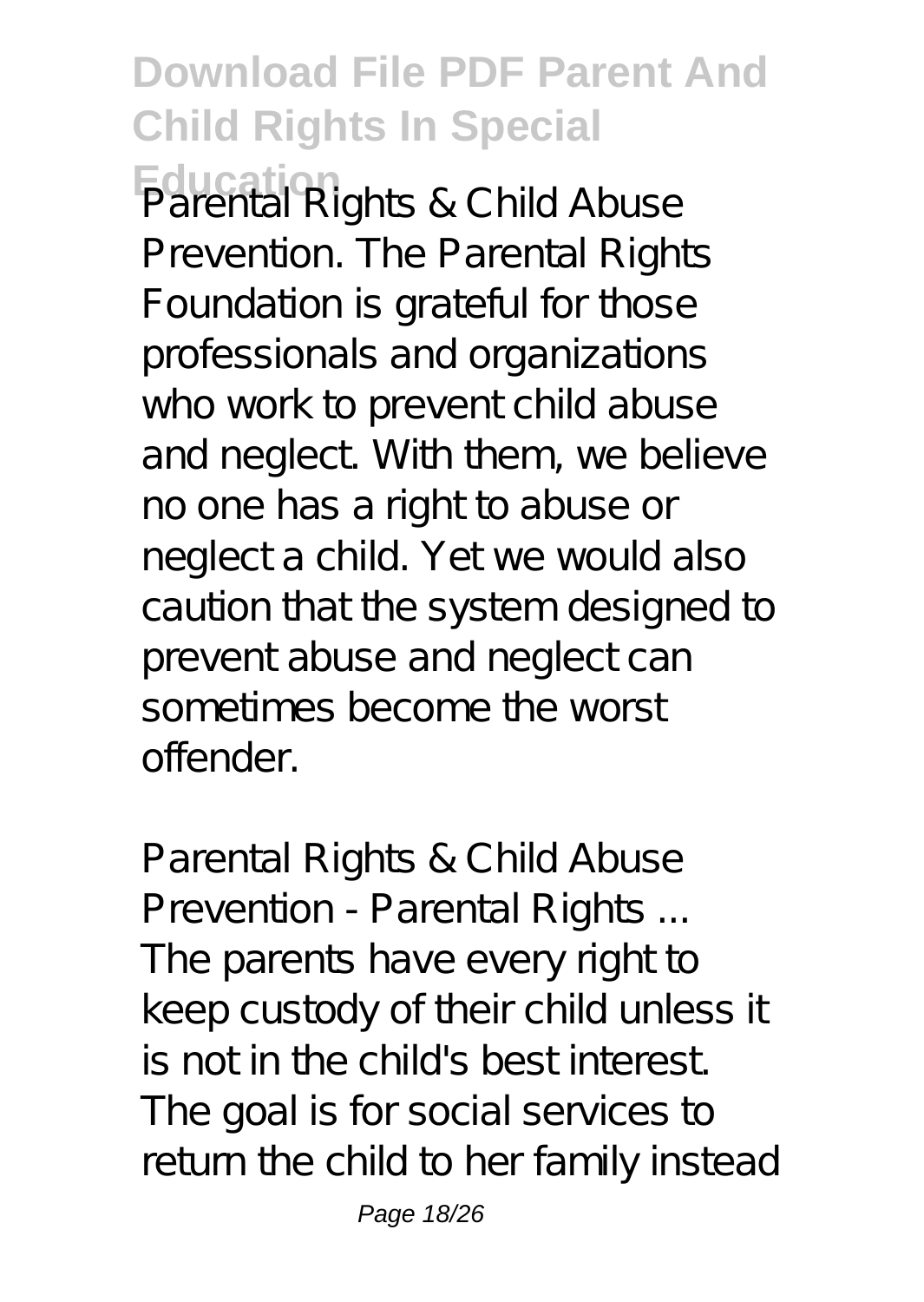**Download File PDF Parent And Child Rights In Special Education** of keeping her in the foster system.

*Parental rights in child abuse* If you're a working parent who has been matched with a child for adoption or if you have had a child placed with you for adoption, you may be entitled to adoption leave. You need to be an employee, and you may need to give your employer proof of the adoption.

#### *Parental rights at work - Citizens Advice*

When the child does not have any parents, another adult will have this responsibility and they are called a "guardian". Parents and guardians should always consider what is best for that child. Governments should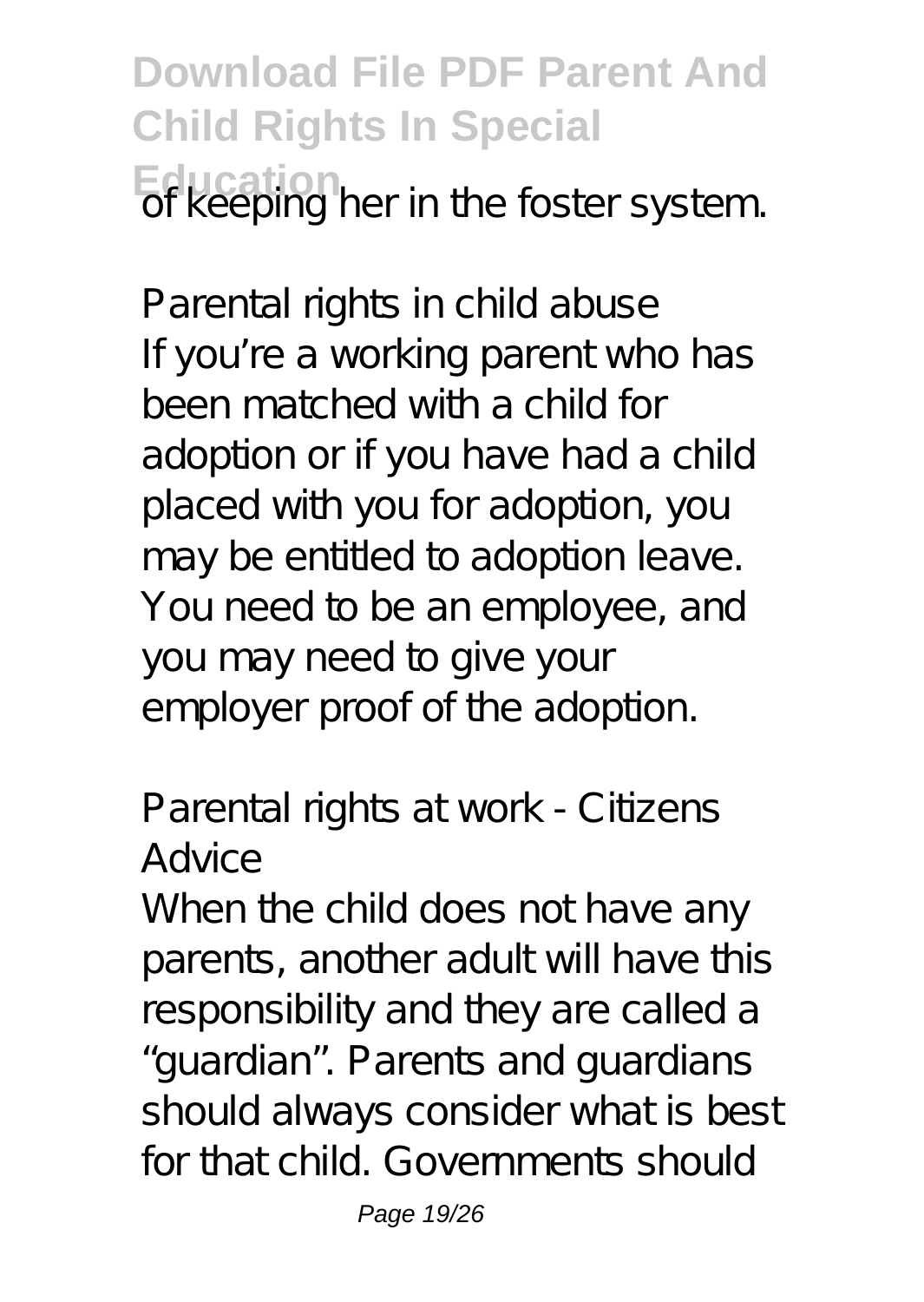**Education Education help them.** Where a child has both parents, both of them should be responsible for bringing up the child. 19. Protection from violence

*The Convention on the Rights of the Child: The children's ...*

The Government must make sure that all children have the rights in the Convention, regardless of their race, their parent's race, colour, sex, language, religion, political or other opinion, national, ethnic or social origin, property, disability, birth or other status (article 2).

*What are children's rights? – lawstuff.org.uk* The United Nations Convention on the Rights of the Child, or UNCRC,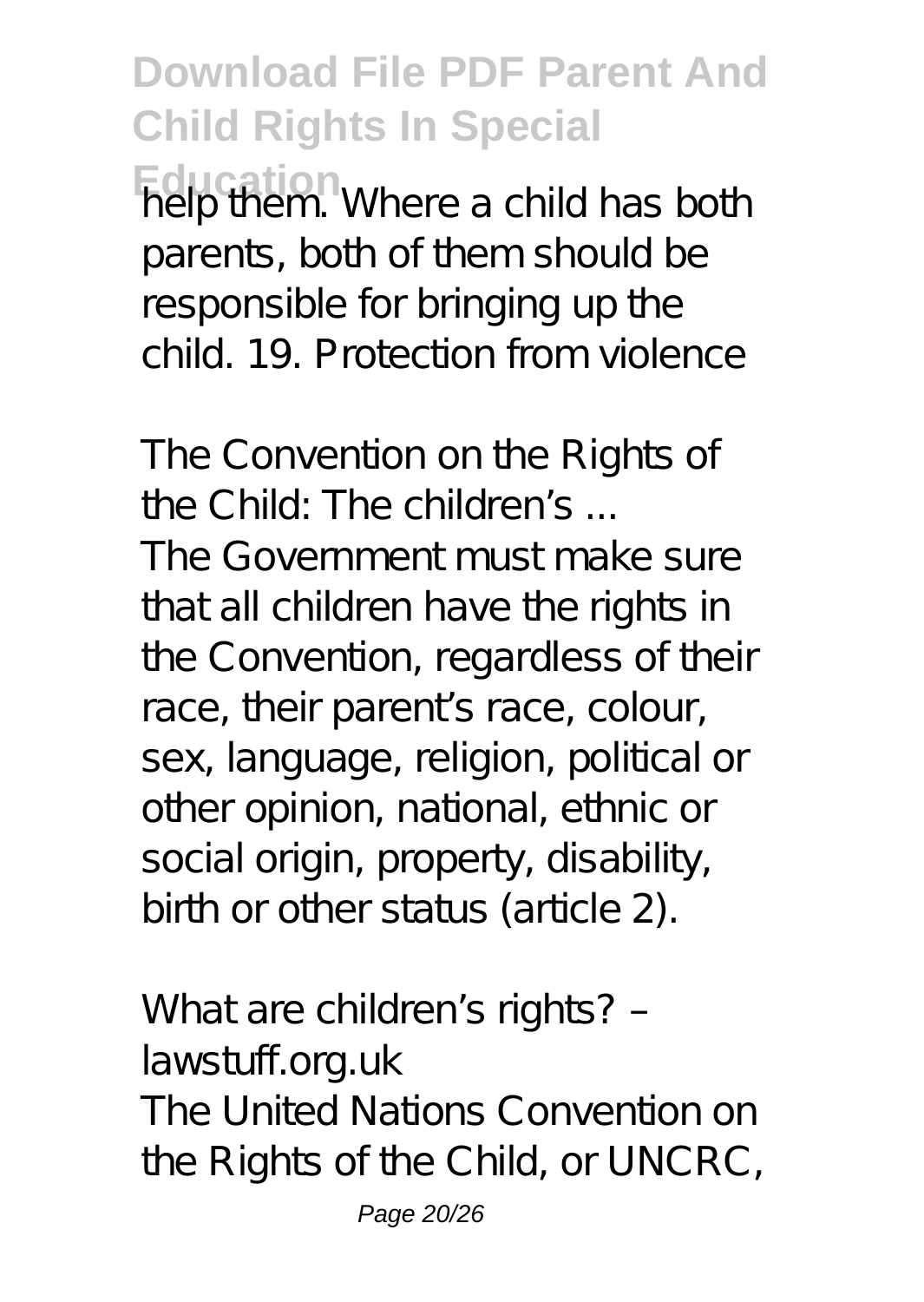**Education** is the basis of all of Unicef's work. It is the most complete statement of children's rights ever produced and is the most widely-ratified international human rights treaty in history. Read the full convention (pdf) Read a summary of the UNCRC (pdf)

*UN Convention on the Rights of the Child (UNCRC) - Unicef UK* Parental rights typically include the right to: Assume legal and physical custody of a child or children; Possess certain rights concerning visitation and contact with a child or children; Make decisions regarding fundamental matters for a child or children, such as. Education; Religion; and. Medical treatments.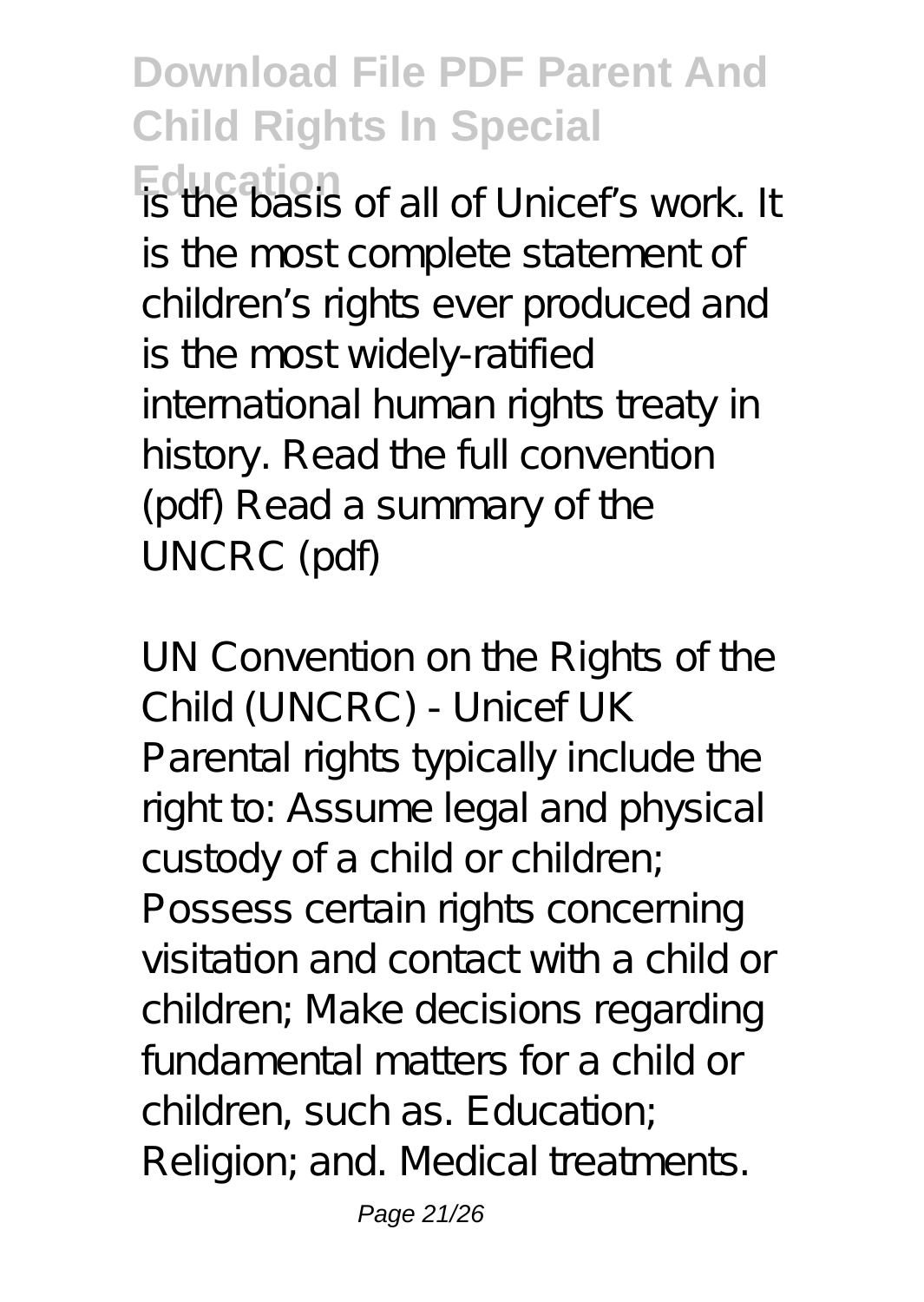*Parental Rights | LegalMatch* Definitions of a child. The United Nations Convention on the Rights of the Child (UNCRC) defines a child as everyone under 18 unless, "under the law applicable to the child, majority is attained earlier".. England. In England a child is defined as anyone who has not yet reached their 18th birthday. Child protection guidance points out that even if a child has reached 16 years of age and is:

*Children and the law | NSPCC Learning*

Parents 'rights' when they argue between themselves about what is best for their child, are utterly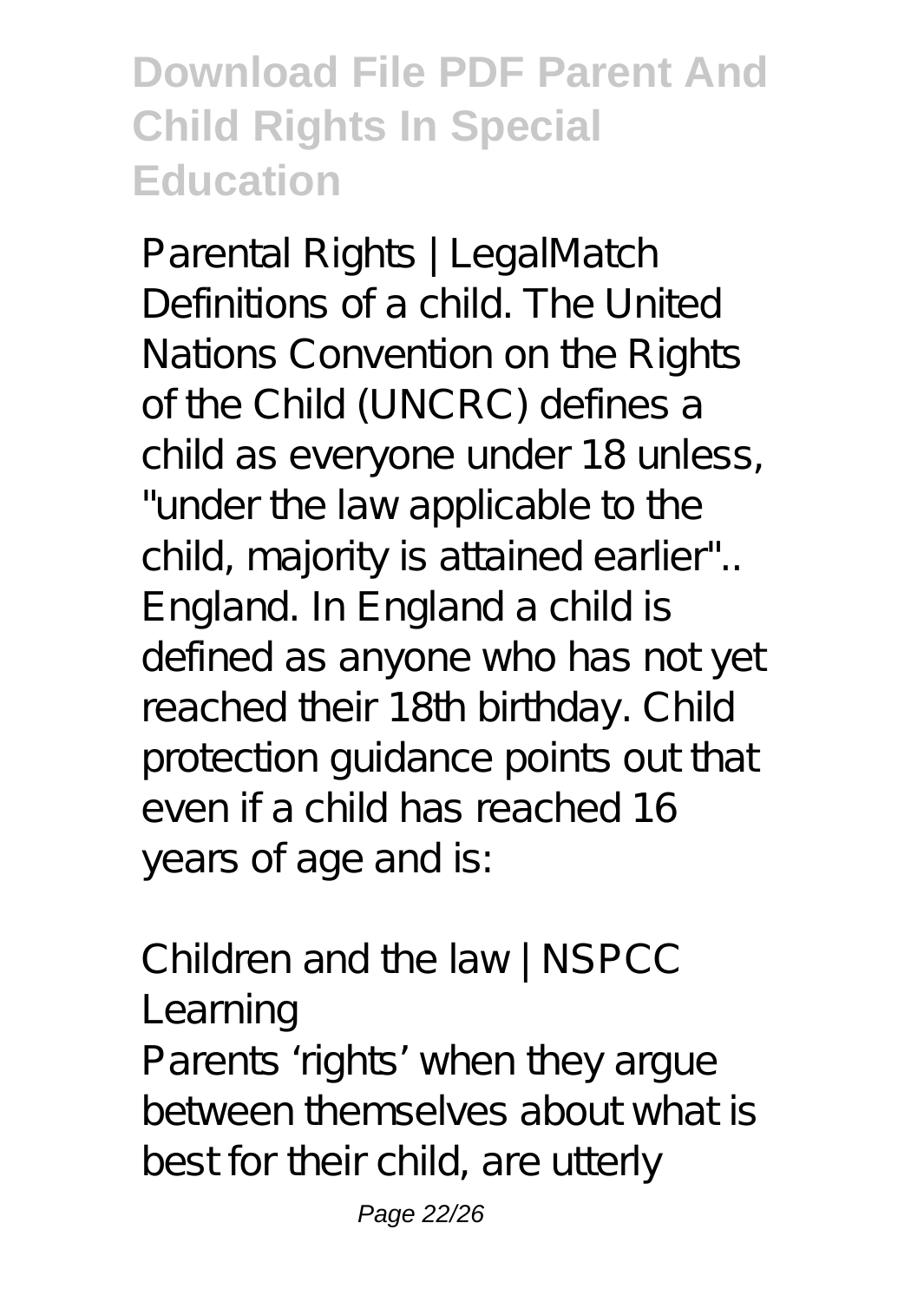**Download File PDF Parent And Child Rights In Special Education** subsumed into the idea of the 'welfare of the child'. This principle was firmly and clearly restated by the Supreme Court in B (A Child) UKSC. See the judgment of Lord Kerr at para 37 :

### *parents rights | Child Protection Resource*

Children's rights includes their right to association with both parents, human identity as well as the basic needs for physical protection, food, universal state-paid education, health care, and criminal laws appropriate for the age and development of the child, equal protection of the child's civil rights, and freedom from discrimination on the basis of the child's race,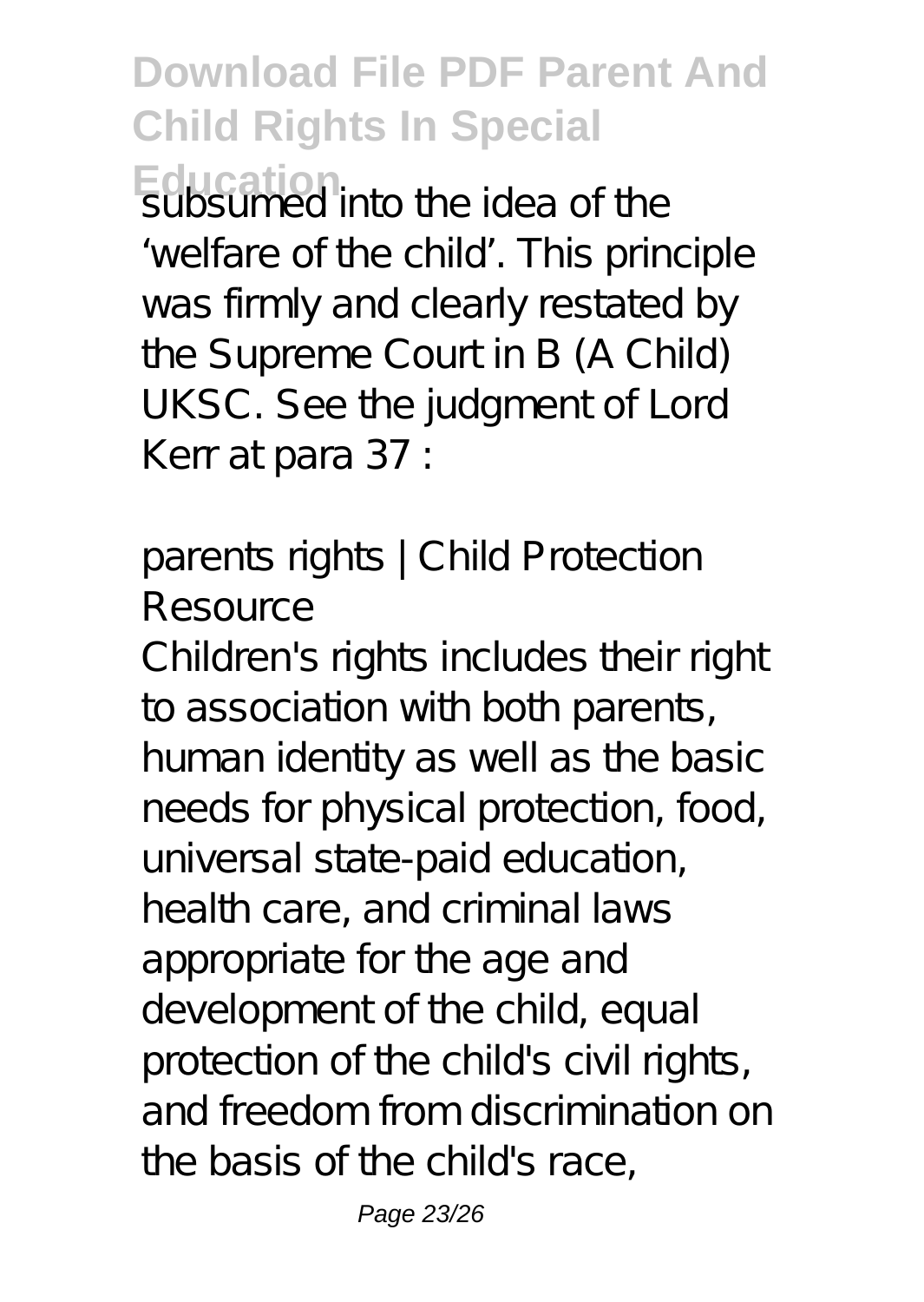## **Download File PDF Parent And Child Rights In Special Education** gender, sexual orientation, gender identity, national origin, religion, disability, color, ethnicity, or other ...

*Children's rights - Wikipedia* The Convention on the Rights of the Child is adopted by the United Nations General Assembly and widely acclaimed as a landmark achievement for human rights, recognizing the roles of children as social, economic, political, civil and cultural actors.

*History of child rights | UNICEF* Each state has its own laws governing parental rights and responsibilities, but generally, parents are the individuals that have legal custody of a child. A

Page 24/26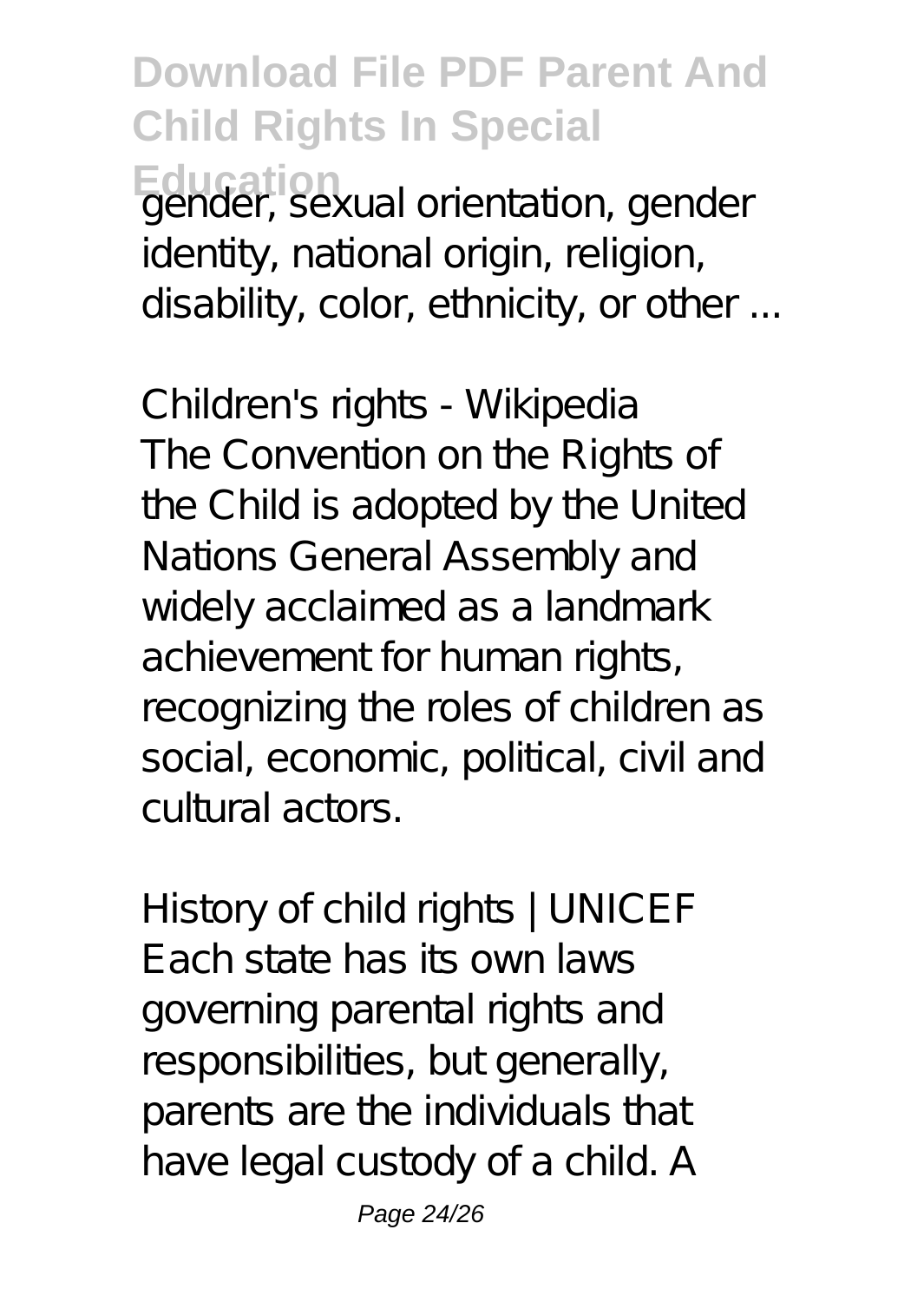**Education** child can't have more than two legal parents at a time. For example, the parents of an adopted child are the child's legal custodians, although they aren't the biological parents.

#### *Parents Rights and Responsibilities | Lawyers.com*

Parents' rights Families have the primary responsibility for the upbringing, protection and development of their children. For the most part, the law allows parents to bring up their children according to their own values and beliefs.

*Parents' rights - Department of Child Safety, Youth and Women* The rights of parents and children